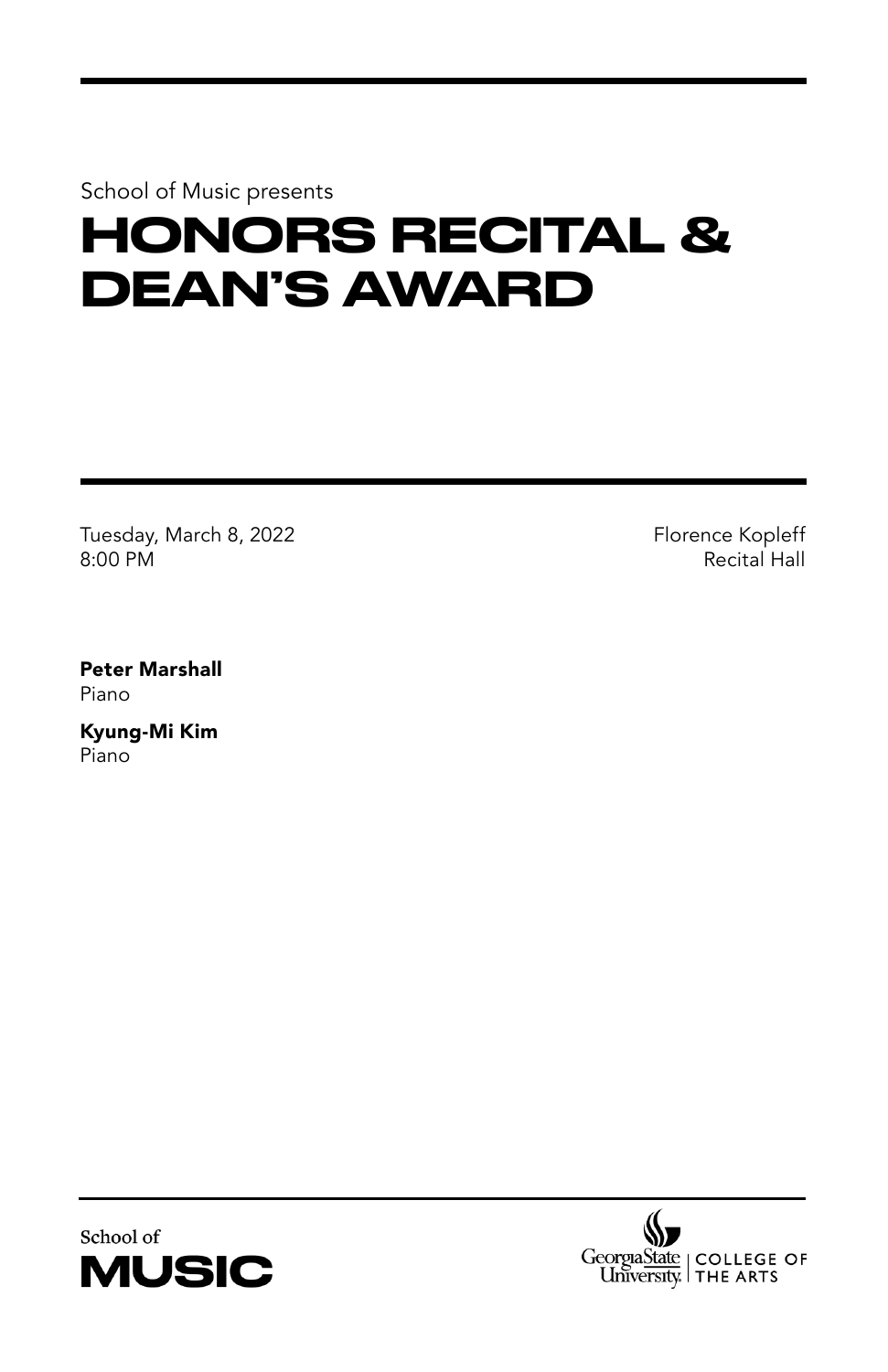## 2022 Honors Recital Competition Winners

Natalie Almeter José Antonio Ayllon Miranda Sarah Griffin Josias Muñiz Khesner Oliveira Sung-Eun Ryu Demetrious Sampson Noah Samuelson Victoriia Shorokhova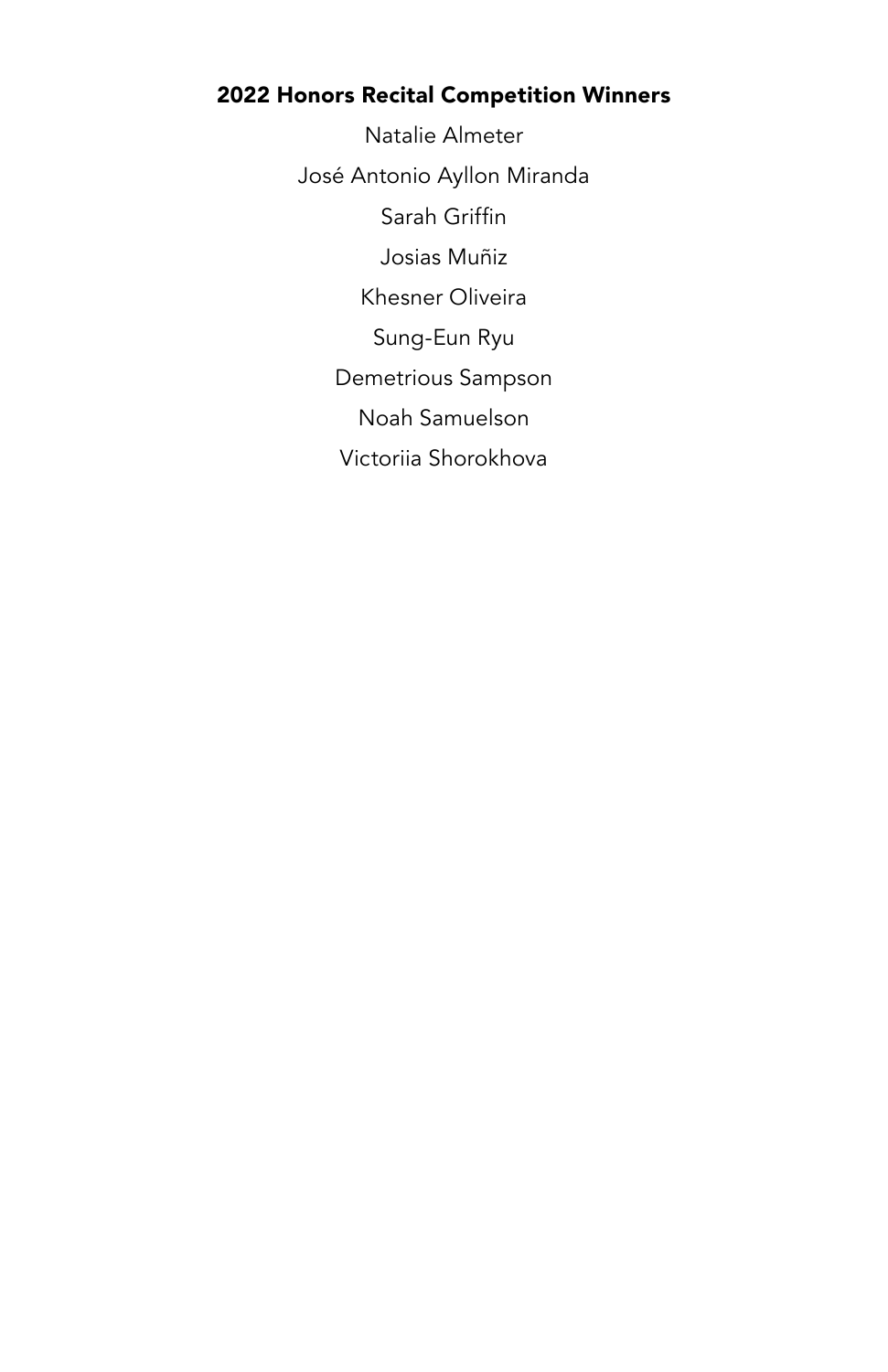| "Eaux natales" from Three Poemes                                                   | Thierry Escaich<br>(b.1965)                                              |                                             |  |
|------------------------------------------------------------------------------------|--------------------------------------------------------------------------|---------------------------------------------|--|
|                                                                                    | Victoriia Shorokhova, organ<br>Studio of Dr. Jens Korndorfer             |                                             |  |
| Vibra-Elufa                                                                        |                                                                          | Karlheinz Stockhausen<br>$(1927 - 2007)$    |  |
|                                                                                    | Khesner Oliveira, percussion<br>Studio of Dr. Stuart Gerber              |                                             |  |
| <b>Reflections on the Nature of Water</b><br>I. Crystalline<br>IV. Gently Swelling |                                                                          | Jacob Druckmann<br>$(1928 - 1996)$          |  |
|                                                                                    | Noah Samuelson, percussion<br>Studio of Dr. Stuart Gerber                |                                             |  |
| Scaramouche<br>II. Modéré<br>III. Brazileira                                       |                                                                          | Darius Milhaud<br>$(1892 - 1974)$           |  |
|                                                                                    | Sarah Griffin, saxophone<br>Studio of Prof. Brandyn Taylor               |                                             |  |
| "Ah! Non credea mirarti"<br>from the opera La Sonnambula                           | Natalie Almeter, soprano<br>Studio of Prof. Richard Clement              | Vincenzo Bellini<br>$(1801 - 1835)$         |  |
| Colors 3. Blue, 4. Green                                                           |                                                                          | Bert Appermont<br>(b.1973)                  |  |
|                                                                                    | Josias Muñiz, trombone<br>Studio of Dr. William Mann                     |                                             |  |
| Prelude, Cadence et Finale                                                         |                                                                          | <b>Alfred Desenclos</b><br>$(1912 - 1971)$  |  |
|                                                                                    | José Antonio Ayllon Miranda, saxophone<br>Studio of Prof. Brandyn Taylor |                                             |  |
| Lensky's Aria from the opera Eugen Onegin                                          |                                                                          | Pyotr Ilyich Tchaikovsky<br>$(1840 - 1892)$ |  |
|                                                                                    | Demetrious Sampson, tenor<br>Studio of Prof. Kathryn Hartgrove           |                                             |  |
| Toccata op.155                                                                     |                                                                          | York Bowen<br>$(1984 - 1961)$               |  |
|                                                                                    | Sung-Eun Ryu<br>Studio of Dr. Sergio Gallo                               |                                             |  |

## ANNOUNCEMENT OF THE DEAN'S AWARD WINNER